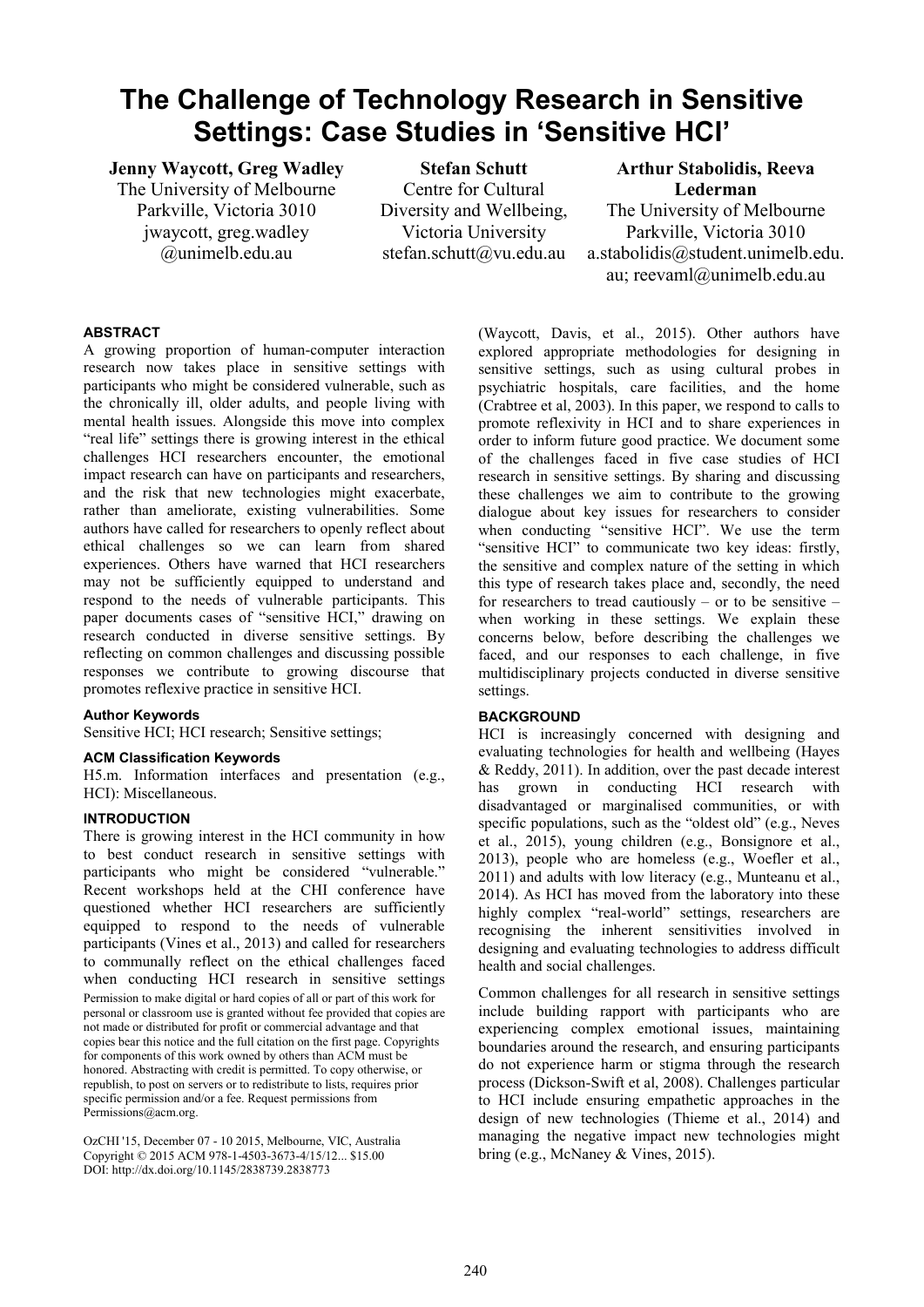Institutional ethics approval processes provide a valuable and rigorous check to ensure that research can only proceed if it is of sound design and adheres to core ethical principles – such as minimising harm and being respectful towards participants. These formal procedures, however, cannot fully guard against all ethical challenges that researchers might face. While safeguards can be put in place to mitigate against anticipated risks, social interactions cannot be fully controlled, and any research involving human participants may encounter unpredicted ethical challenges. Guillemin and Gillam (2004) called these challenges "ethically important moments" difficult, sometimes subtle dilemmas where there may be no clear right or wrong choices (Guillemin & Gillam, 2004). In sensitive settings, researchers' responses to unexpected challenges can change the course of the research and may have consequences for participants. It is important, therefore, that researchers are sensitive to the "situational ethics" (Munteanu et al., 2015) or "ethics in practice" that arise "in the doing of research" (Guillemin & Gillam, 2004, p. 264).

Sensitive HCI can involve conducting research with participants who might be marginalised or at risk of health, social, or political disadvantage. Participants in this category are often labelled "vulnerable," although this is recognised as a problematic label that can, in itself, be stigmatising (Vines et al, 2014). By designing and evaluating technologies that aim to address particular vulnerabilities, there is a danger that HCI researchers could inadvertently expose or exacerbate participants' vulnerability.

The research process can also have a negative impact on researchers. Authors in other social science disciplines have long acknowledged the "emotional labour" involved in doing research in sensitive settings (e.g., Warr, 2004), but the topic is just emerging as a concern within the HCI community (e.g., Moncur, 2013; Thieme et al., 2014; Waycott et al., 2015). In a recent CHI paper that focused on the emotional wellbeing of researchers, Moncur (2013) argued that university departments undertaking HCI research (often computer science or engineering departments) typically have insufficient procedures in place to support researchers working in sensitive settings. This issue would benefit from more open dialogue and the sharing of experiences to ensure our discipline takes seriously the need to protect researchers' emotional wellbeing when undertaking sensitive research.

This paper aims to contribute a body of case studies to support an improved understanding of the issues that arise in sensitive settings and to generate dialogue, foster shared learning, and promote reflexive practice. The cases support the argument that HCI researchers need to be attuned to situational ethics and highlight key challenges, such as managing the social context when designing/introducing technologies in group settings, and responding to different stakeholders' preferences and expectations for the design and use of new technologies.

# **CASES OF SENSITIVE HCI**

In this section we present five case studies drawn from the authors' recent research. All the projects reported here underwent rigorous review by the relevant university's ethics committee and were given ethics approval to proceed. During each project, however, researchers encountered a number of challenges that had the effect of exposing participants' (and sometimes researchers') vulnerabilities, creating ethical dilemmas that required us to adapt the research process. For each case study below we provide an overview of the research aims and methods, describe the specific challenges encountered, and discuss our responses.

# **Designing for Socially Isolated Older Adults**

The first case study is drawn from a three-year project that trialled a specially designed social networking tool for older adults who are socially isolated. The system has been described as a "sociotechnical intervention", or a program designed with consideration for both social and technological features (Waycott, Morgans, et al, 2015).

#### *Project aims and methods*

Social isolation occurs when people have limited contact with others. As people age, their social networks often diminish and they can experience limited mobility due to physical impairments or lack of suitable transport. This can make it difficult to engage in regular social interactions, putting many older adults at risk of social isolation. This project aimed to develop, implement, and evaluate a new iPad application to connect older adults experiencing, or at risk of experiencing, social isolation.

The project was conducted in collaboration with an aged care organisation. During each field study a group of five to eight older adults – aged care clients, who lived independently in their own homes – used the iPad app, *Enmesh*, to share photographs and messages with each other and with their care managers, who also participated in the project. A researcher visited participants to conduct interviews and help them learn how to use Enmesh. Participants were invited to attend regular social events so they could meet each other in person.

The project achieved a number of positive outcomes. Sharing photographs and messages worked well for fostering creative self-expression, building connections between participants, and creating a sense of belonging to a group (Waycott et al, 2013). In addition, the system supported care managers' communication with their clients, augmenting their provision of psychosocial care (Waycott et al, 2014). Developing and trialling a technology-based social isolation intervention, however, required careful consideration of technical, social, and ethical issues. Below, we reflect on three key challenges.

#### *Challenge 1: Investigating social isolation*

Introductory interviews were conducted to find out about participants' use of technology and their experiences of social isolation. In one field study, social isolation was measured using two established instruments – the Friendship Scale (Hawthorne, 2006) and the Lubben Social Network Scale (Lubben et al, 2006). For the purposes of this study the questionnaires were incorporated into the interview process. Asking participants directly about their experience of social isolation, however, was quite confronting. Some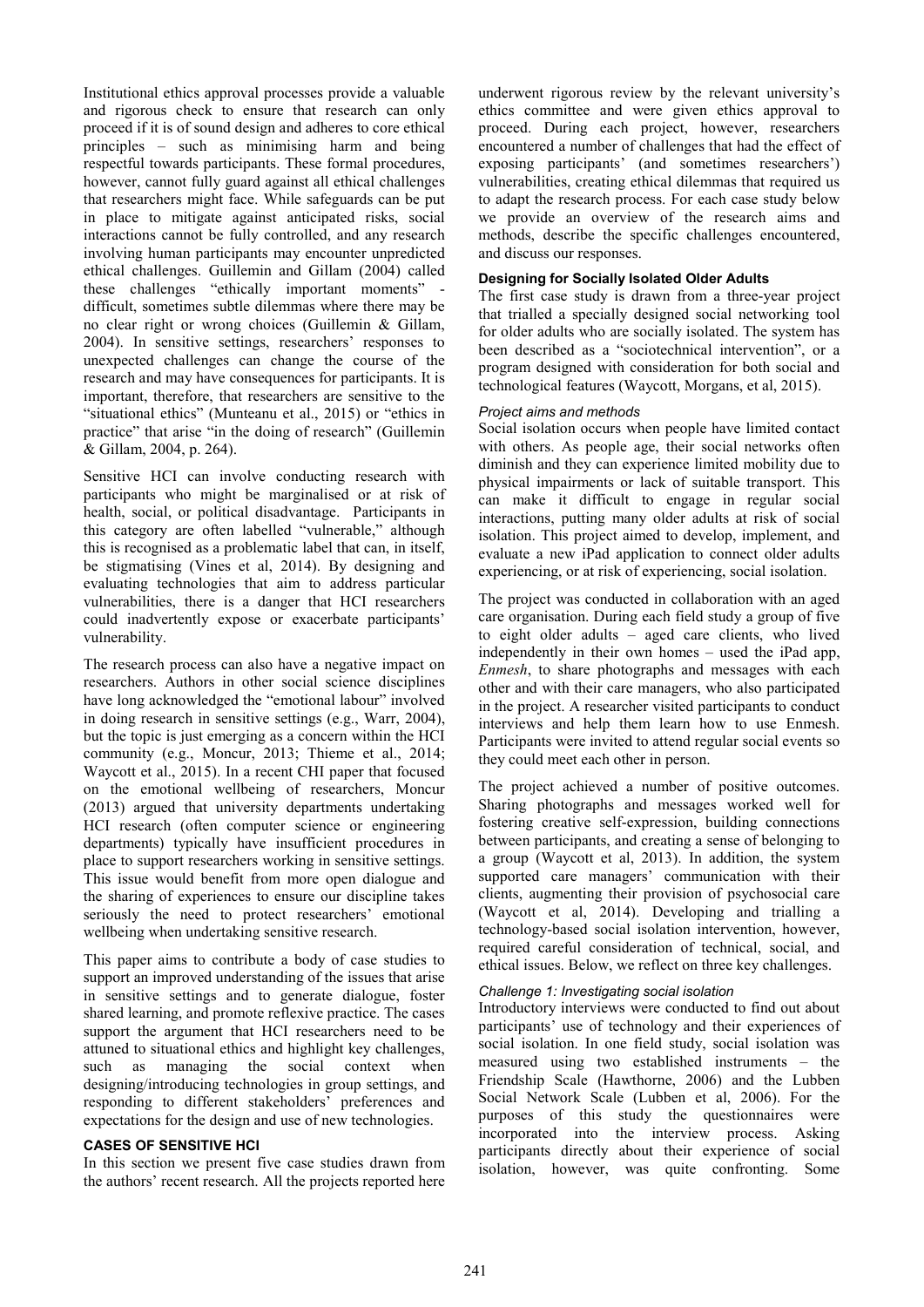participants became emotional or were reluctant to respond, which was difficult for both participants and researchers. The researcher assured participants they did not have to answer any questions they did not want to, but a concern remained that this process may have inadvertently exacerbated participants' vulnerability and heightened their sensitivity to the issues discussed. The research process was modified in response. Instead of directly asking questions from the social isolation scales, participants were left a copy of the questionnaires to complete in their own time. Participants were encouraged to contact their care manager if they experienced distress when answering the questions on their own. In a later field study a specially designed questionnaire was used to assess different dimensions of social isolation, which participants found much easier to complete.

#### *Challenge 2: Managing stakeholders' expectations and misunderstandings about the technology*

The iPad is a popular consumer device. Participants, their family members, and care managers often had expectations about how the iPads would be used which could not always be supported within the confines of the project. Some family members and care managers believed the main aim of the project was to teach older adults how to use an iPad; while this was one positive outcome, it was not the key aim, which was to explore how well Enmesh addressed participants' experiences of social isolation. Participants sometimes expressed misunderstandings about the technology, which needed to be carefully managed in order to ensure they gained benefit from the project and did not lose confidence. When this happened, the researchers provided extra training and support. In addition, researchers helped participants learn to use other features of the iPad, such as email and the Internet, although this was outside the scope of the project.

# *Challenge 3: Managing group dynamics*

This project involved not only introducing and evaluating a new technology, but also creating the social network in which it was used. Each field study involved bringing together a group of aged care clients who did not previously know each other, and supporting them to build friendships by sharing photographs and messages. There was no guarantee that participants would enjoy communicating with each other. For the most part, participants were courteous and respectful when communicating on Enmesh and attending the social gatherings. However, one client was clearly unpopular with other members of the group during a social event, when he dominated the conversation; the other clients asked not to be connected to him on Enmesh. In addition, there was no way of guaranteeing that other people would respond to participants' photographs and messages, or that other members of the group would create and share interesting content. Each field study involved a small group of participants; a range of factors (such as health difficulties) affected participation levels, leaving some members of the group wondering why nobody was responding to them. Over the course of a day, one participant sent several messages asking for a response, culminating in a message that said: "That's it. I knew I

was just talking to a plastic thing. I feel silly." This example raises questions about how to effectively design a sociotechnical intervention that supports timely and engaging communication between people. When expectations about communication are not met, feelings of isolation and loneliness might be exacerbated.

This challenge was partly mitigated by the inclusion of care managers as co-participants – they contributed content and responded to their clients' messages as often as possible. In addition, the research protocol was modified to include more input from the researcher. The third iteration of Enmesh included an "activity page," used to share regular prompts that encouraged participants to take photographs or share stories in relation to a particular theme. This helped to ensure there was always activity on Enmesh. Managing group dynamics, however, is an ongoing challenge for the development of social isolation interventions.

#### **Designing mental health support tools for young people**

The second case study describes research conducted with participants at a very different stage of life: young people who have experienced mental illness. It is drawn from a project conducted in collaboration with a youth mental health clinic that aims to iteratively develop and trial an online tool to provide social and therapeutic support to young clients (Lederman et al, 2014; Wadley et al, 2013).

#### *Project aims and methods*

Serious mental illnesses such as psychosis are devastating and stigmatising conditions which usually have their onset before the age of 25 when young people are at a critical stage of their social and intellectual development (McGorry et al., 2008). Previous work has shown that people with psychosis have significant potential for recovery if they remain engaged in effective treatment (Gleeson et al., 2013). However, public health systems are insufficiently resourced to provide adequate long-term face-to-face care. This project aims to examine the effectiveness of an online tool, as an adjunct to traditional face-to-face services. The project has been running since 2009, with trials underway including pilot studies covering different condition cohorts and an extended randomized control trial involving up to 100 mental health clients which will end in 2018. This is a highly multidisciplinary collaboration involving psychologists, technologists, professional writers, graphic artists, youth workers and mental health clients. The project employs participatory design methods; thus clients and clinicians are significantly involved in designing the therapy.

#### *Challenge 1: Privacy and protection vs sharing*

Because of the stigma attached to mental health conditions, user privacy is important. Yet this project asks clients to share their experiences online. Thus the researchers must ask how a social therapy can balance the need for privacy with the need for open discussion. In addition, some of the experiences that clients share could potentially put other clients at risk. For instance, it is foreseeable that expressions of suicidal thoughts could be distressing and trigger dangerous behaviour in others. Care needs to be taken, then, to ensure that such thoughts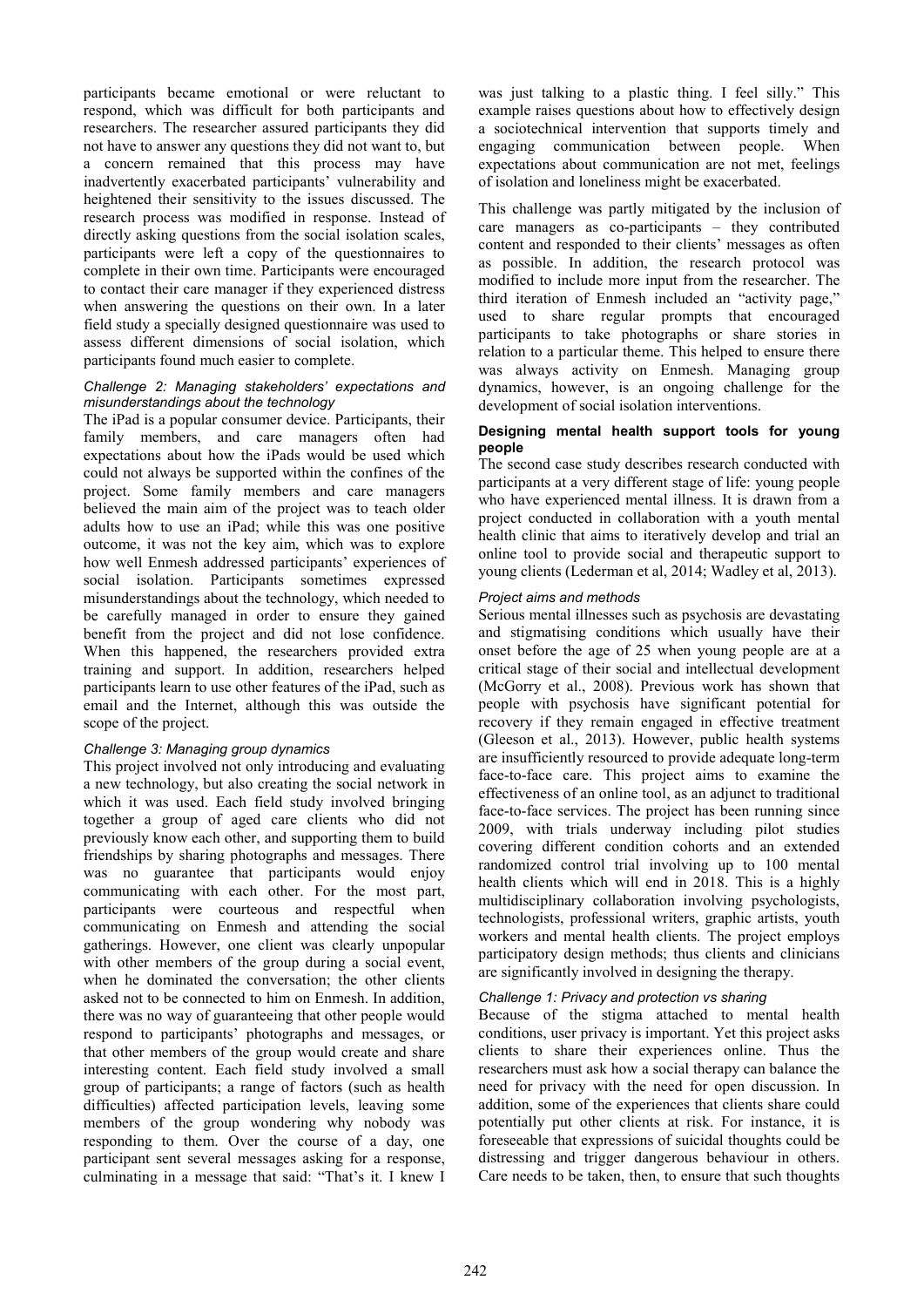are not made visible to other clients. Many conversations might be on the borderline of acceptable risk, yet such conversations may be of great benefit to those seeking help, making both automatic detection and human moderation difficult.

Responses to these concerns were built in to the design of the system. Firstly, privacy is supported through the use of pseudonymous usernames. The system also allows users to delete their prior input, and users are able to "hide" or "unhide" themselves at any time to deal with temporary states of psychosis such as paranoid beliefs. Secondly, users can report psychosis or paranoia posts that worry them; these are flagged to moderators. Thirdly, the therapy's positive focus, using psycho-education modules and a positive psychology approach (Seligman et al., 2006), aims to avoid detrimental effects of overexposure to deficit-focused content.

#### *Challenge 2: Anytime, anywhere access*

Clinics normally interact with clients in person during business hours and at appointed times. An online system potentially creates contact at random times and with the client's whereabouts unknown. This creates difficult duty-of-care issues. The system is moderated by trained clinicians who monitor clients' activity and respond to their messages. However what should happen if a client indicates a problem while no clinician is logged on? Responses to messages may not be immediate, and most critically, extreme events such as suicidal ideation may not be noticed immediately. Researchers and designers need to be certain that asynchronous online communication will not add to the workload of clinicians, who are already overworked and under-resourced. Some moderators have indicated that they check the system at night before going to sleep. This could become a burden if it were to become expected of them; furthermore, such use cannot be reliably expected, and moderators may not be able to work effectively at such times.

This challenge is addressed through the design of the system and the research protocol. Each post is searched for words relating to abuse or self-harm. Problematic posts are blocked and flagged to moderators for immediate action, while the author of the post receives a message with the phone number of an emergency mental health service. A further response to this challenge has been careful selection of trial participants. The trial is only available to clients currently in remission, reducing the likelihood that emergency care will be required. All clients are known to the moderation team, who have access to client health histories. The site clearly explains that it is only moderated at certain times and provides contact details for alternative out-of-hours care.

#### **Researching the Impact of a Technology Club for Young People with Autism**

The third case study draws on research aiming to evaluate the impact of a technology-based social club for children with high-functioning autism (Wadley & Schutt, 2013). Unlike the first two case studies, this setting did not involve the design of a novel technology; rather it involved technology use and learning in a social setting. Although the challenges described here are specific to

this context, they point to a wider need for HCI researchers to adapt their protocols when it becomes apparent the research process could expose participants' vulnerability. This theme was common in all five cases.

#### *Project aims and methods*

Many young people with high-functioning autism (HFA) are socially isolated yet share common interests related to digital technologies (Wang & Spillane, 2009). The Lab [\(www.thelab.org.au\)](https://webmail.vu.edu.au/owa/redir.aspx?SURL=TCulomcutlAAX5k0MJoxcP69_0QOgt9wHSprGWW5Ad1UdXym827SCGgAdAB0AHAAOgAvAC8AdwB3AHcALgB0AGgAZQBsAGEAYgAuAG8AcgBnAC4AYQB1AA..&URL=http%3a%2f%2fwww.thelab.org.au) provides weekly after-school social spaces where young people aged 10-16 with HFA can meet, make friends through the sharing of interests, and learn new technology skills from expert IT mentors based on those interests (Schutt et al, 2015). Parents and guardians meet in a separate but nearby space during Lab sessions. A Participatory Action Research (Baum et al., 2006) framework informs the operations of the Lab, including ongoing feedback on activities and structure from mentors, participants and families. A year-long evaluation program was launched at The Lab in 2012 to better understand its impact on participants and their families. The program planned to collect data from participants at baseline and 4-6 month intervals through a range of validated instruments.

#### *Challenge 1: Potential impact of interview questions*

A number of Lab participants had been experiencing bullying, isolation and other social impacts at school, as well as the effects of transition from childhood to puberty, and from primary school to high school. When parents and guardians were consulted at the research planning stage, some suggested that one of the instruments selected, the Beck Self Concept Inventory (Beck et. al., 1990) could detrimentally impact their children's mental wellbeing due to the children's repetitive thinking patterns and tendency to focus on details. Parents were particularly concerned that statements in the Inventory such as 'People want to be with me', 'I like myself' and 'I like my body' could lead to negative rumination. As a result, the research team chose to not use the Beck Self Concept Inventory or similar instruments.

# *Challenge 2: Participant anxiety*

Research interviews for the project took place during Lab sessions in an office adjacent to the main Lab space. Children and families had been notified of the interview time in advance. Present at the interview were the interviewer (with whom the child was by then somewhat familiar), the child, and, if requested by the child or family, a parent or guardian. The interviewer noted that participants reacted to the interview situation in a variety of ways. Some seemed confident and at ease; others did not. Two interviewees exhibited signs of heightened anxiety, causing the interviewer to end one interview early, even though the child's mother was present to calm the child. The reasons for this were discussed with the parents and the Lab research and mentoring teams. A theme emerged of a 'fear of looking foolish'. These children prided themselves on their knowledge and ability to answer questions correctly, and the formal interview situation made them feel as if they were lacking in control and unable to provide 'right' answers, even though the researchers stressed that there were no right or wrong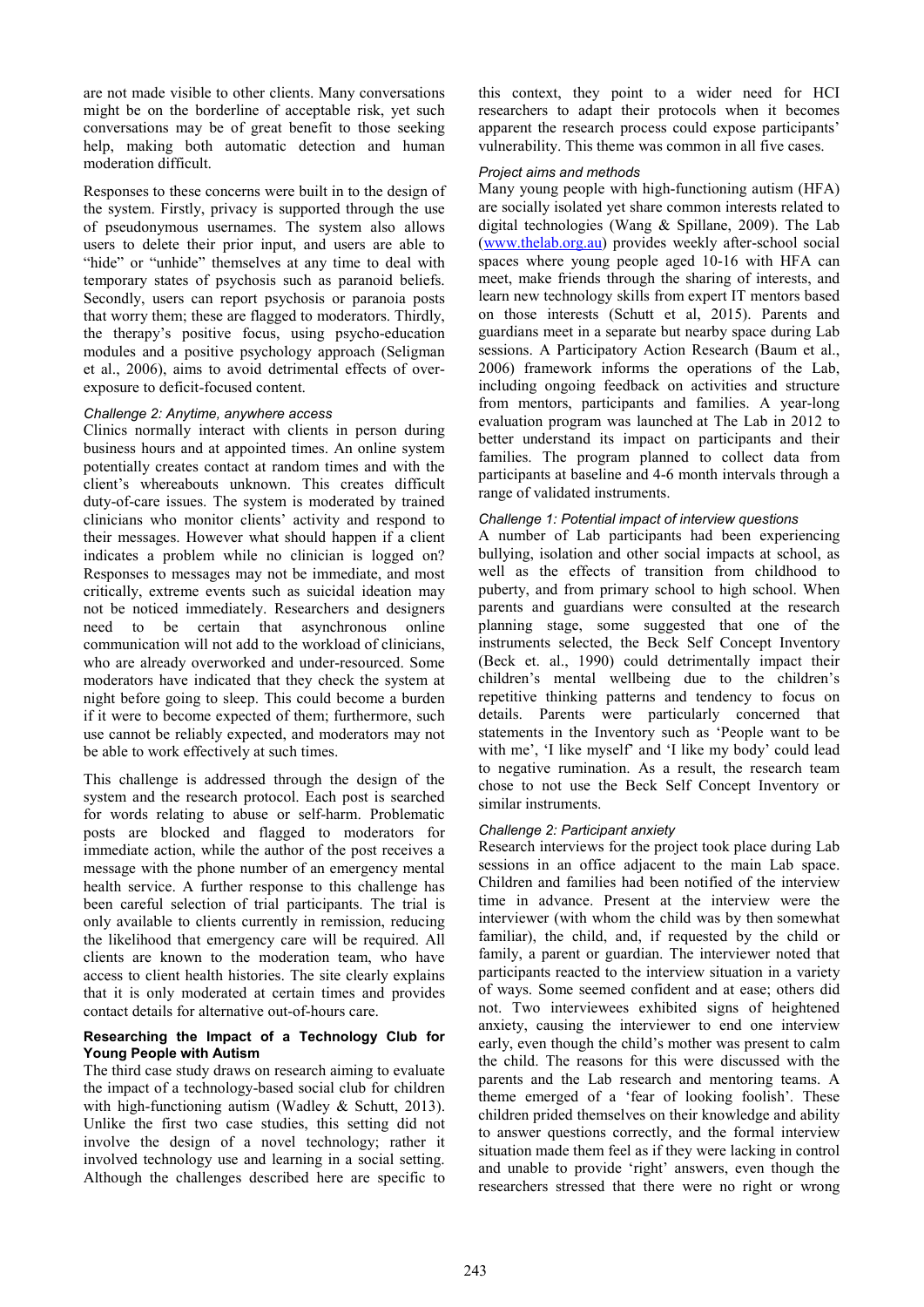answers. A related theme was interviewees' dislike of being taken out of the Lab, where they felt comfortable and accepted, into an interview room, where they did not.

As a result, the team decided that the research program as it was represented an unacceptable ethical risk to the wellbeing of participants, and prematurely curtailed their evaluation. An alternative plan was devised to bring in a particular external evaluator and educator who had demonstrated experience in working with young people and technology. An alternative qualitative methodology was developed in consultation with the evaluator, which involved the evaluator visiting the Lab, building trust with participants through the sharing of technology interests and devices, and asking evaluation questions within the context of the main Lab room itself.

#### *Challenge 3: Trade-off between participant comfort and reliability and validity of data*

The original research program began with the collection of baseline data. After consulting with parents, the research team chose to undertake this data collection two and three weeks into young people's involvement with the Lab, rather than in the first week, so that they would be more familiar with the interviewer and Lab in general, thereby minimising their anxiety. Although this strategy worked, some parents pointed out in later focus groups that they had already seen significant impacts on their children's wellbeing by their second or third week of Lab involvement. This meant that the baseline data collected may not have reflected true pre-involvement states.

#### **Supporting Social Connectedness for Children in Hospital**

The fourth case study is drawn from a project that aimed to design technology to enable children in hospital to remain socially connected with their classmates. This setting is again very specific, and raises particular challenges associated with conducting research with children and families in a hospital setting. Links can be drawn, however, with the other cases, particularly in the desire to consider the needs of multiple stakeholders in technology design and the difficulty of managing stakeholders' expectations about the technology.

# *Project aims and methods*

Children who spend significant time in hospital can experience social dislocation at a time when engagement with family and friends is critical. Losing touch with classmates in particular can lead to isolation, loss of motivation to study while in hospital, anxiety about returning to school, and ultimately disengagement with education, and undesirable life outcomes. Some parents and schools use off-the-shelf technology to connect with children in hospital, and a few researchers have designed bespoke technologies for this context. However, little work has been done on the use, effects and challenges of mediated connection for hospitalized children.

The project involved design workshops with parents, teachers and hospital staff to gather insights to inform the design and trial of a tablet-based technology. The researchers found it was inappropriate to set up audiovisual "media spaces" or even text-messaging in schools and hospitals. To respect the need for privacy and order in these settings, they chose instead an unobtrusive medium. The technology offered three modalities: a colour-sharing feature, visualization of remote ambient activity, and asynchronous photo-sharing. This choice represented a compromise between the desire for rich social presence and the need to avoid disrupting sensitive settings or breaching children's privacy (Wadley et al, 2014).

#### *Challenge 1: Involving children in the research process*

The children in this project were young (7 to 12) and very sick, some with potentially fatal illnesses. These concerns as well as restrictions imposed by the hospital meant the children could not participate in the design workshops. Instead workshops were held with adults close to the children, such as parents, teachers and hospital staff. Vulnerability thus directly impacted the research and forced a compromise that was not entirely satisfactory.

The researchers were, however, able to conduct the field trial in hospitals and schools. Working with very sick children can be emotionally confronting for HCI researchers, who, it should be noted, do not have the training and experience that medical staff have. It is not uncommon for a patient to die during a hospital research project; thankfully this did not occur here.

#### *Challenge 2: Balancing the needs of different stakeholders*

The project involved consulting with different stakeholders (parents, teachers, and hospital staff) who sometimes had conflicting desires. For example parents of hospitalised children wanted video connections between hospital and classroom, but teachers rejected this as they feared the technology might "take over". Teachers were balancing the vulnerability of the hospitalised child to isolation against the needs of classmates who might be affected by disruption and breach of privacy. There were also concerns about school children being disturbed by hospital scenes. In another example of mismatched stakeholders, some parents asked for a vital-signs monitor, but hospital staff strongly disagreed it be provided, for fear of alarming parents if the device failed.

Different family members sometimes had quite different needs. Some parents already spent a lot of time at the hospital with the child and thus did not strongly desire mediated connection, and in fact could have become exhausted and require time *without* a connection. Parents must maintain family routines despite their child's hospitalisation, especially if there are siblings, while other relatives may rarely see the hospitalised child. So while one might assume that all stakeholders want maximum connectivity, in practice this is impractical. This is a difficult point for a stakeholder to make; teachers, parents, nurses, etc. do not want to appear to be unconcerned with the hospitalised child. Yet for practical reasons they cannot maintain constant connection. Acknowledging this in research can be discomforting.

*Challenge 3: Managing expectations about the technology* Ethical concerns meant audio-visual media had to be avoided as they could potentially expose not only the child communicating but other, perhaps unrelated children in the vicinity. However some trial participants felt that video should have been implemented, and were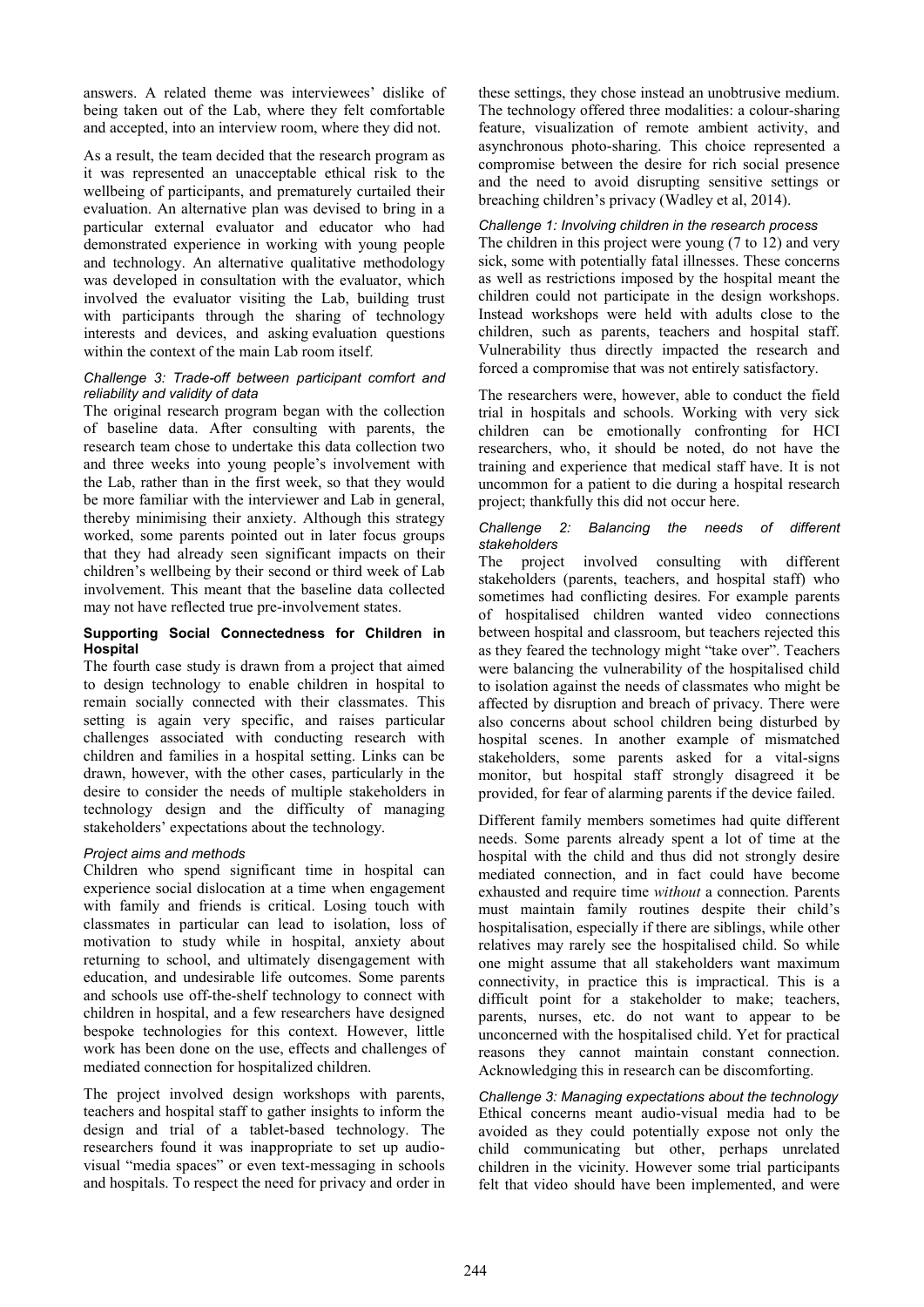dissatisfied with the technology and unconvinced by its design logic.

A photo-sharing feature was intended as a workable compromise between presence and privacy. However research ethics for working with school-children demanded that photos be moderated in case unsuitable images were sent. Again not everyone was happy with this decision: for example a peer reviewer for a previous publication suggested children should have been trusted not to misuse the feature. There was also the question of who should be the moderator, both during the trial and later if the technology were to enjoy routine use, as this choice can impact privacy.

Although teachers felt text-messaging would be disruptive in class and this feature was not included, some users subverted this design by hand-writing messages and sending them through the photo-sharing feature. This forced the researchers to consider whether to block these photos or instruct users not to continue this practice; we decided in fact to allow it to continue.

# **Designing a Mindfulness App for Women with Chronic Pelvic Pain**

The final case study is drawn from the beginning stages of a doctoral project that will design a mobile application to provide therapeutic support for people with chronic pelvic pain (CPP). Although this project is in its very early stages, challenges that are similar to those described above have already begun to emerge. These relate to the specific research context and highlight the difficulties of group-based design research in a sensitive setting.

# *Project aims and methods*

One in five women and men will experience intense and debilitating pain that can last months or even decades (Blythe et al., 2001). While CPP is the single most common cause of referral to women's health services (Lathe et al., 2006), often the physical causes are unclear, in which case the therapeutic focus must be on coping with, rather than curing, the pain. Some doctors believe that such cases are at least partly psychological, and some believe CPP may be linked to earlier trauma such as abuse during childhood. CPP is often comorbid with anxiety, depression and personality disorders.

This project aims to design and trial a smartphone app to help people cope with incurable pain by using a mindfulness technique. While the technology design is still under way, the therapy is likely to involve a onemonth mindfulness course (which allows people to distance themselves from their perception of pain) as well as a psycho-education module (which provides education about pain). Mediating the therapy allows a more intensive, daily engagement, which could not be delivered in a clinical setting due to resource constraints and because of the limited mobility some patients experience.

The early stage of this research involves asking focus groups about their experiences of CPP, how it impacts their lives, the treatments they have already tried, their existing use of and access to technology, whether they find mindfulness and psycho-education acceptable, and whether it would be acceptable to learn these via an app.

Subsequent phases are likely to involve developing and trialling an app. Design decisions include: which therapies to include in the app, through which modalities to deliver the therapy (e.g. voice, video, text, interactivity), and how to keep users engaged with the app for the length of the course (e.g. using reminders, narratives, or gamification).

# *Challenge 1: Managing focus group discussions*

The focus group is a standard way to efficiently gain an understanding of a cohort of users. It has a number of advantages and is widely used in requirements gathering and design. However it may be problematic in this project. The focus group format exposes participants to each other's personal stories, and possibly, personality disorders. Stories about pelvic pain often involve sex and relationships with intimate partners, as was discovered during a focus group session for this project. People in chronic pain can easily become agitated or upset. If such interactions arise during focus groups they may affect both participants and researchers. Furthermore, people with CPP are likely to find sitting for long periods of time uncomfortable, which may prime them to respond in a negative manner and confound the data. Thus, researchers need to regularly check in with participants, and if necessary encourage movement and stretches.

# *Challenge 2: Reliving or exposing trauma*

Because chronic pelvic pain often has no clear medical explanation, some doctors attribute it to psychological processes. Patients in these situations often feel that their doctors do not believe they are suffering real pain or have a real medical problem. Some participants have reported arguing with unsympathetic doctors, an experience which can be traumatic. It is therefore possible that participants might feel that being asked to design or trial a psychological therapy implies that members of the research team, also, do not believe they have "real" pain. In addition, since pain may be linked to past trauma, asking patients about their condition or asking them to sample a therapeutic intervention may trigger an adverse or unexpected reaction in the workshop.

# *Challenge 3: Exposing vulnerability through design*

Adding a social component to technology-mediated therapy can boost engagement, and be therapeutic in itself, especially if users are immobile, socially isolated or suffer psychological problems such as anxiety (Lederman et al, 2014). Thus the technology to be developed in this project will likely include a social component. However this raises potential problems. Should users be able to communicate with each other, or is this too risky? Is there a way to create a degree of social presence without enabling potentially harmful communication?

Likewise gamification may increase engagement and motivation to complete a course of therapy. Some participants have already suggested features that can be considered forms of gamification. But would competitive features (e.g. usage or pain leader-boards) create performance anxiety and tension exacerbating pain symptoms? Finally, to what extent is it paternalistic or patronising for the researchers to make such decisions on behalf of people with CPP?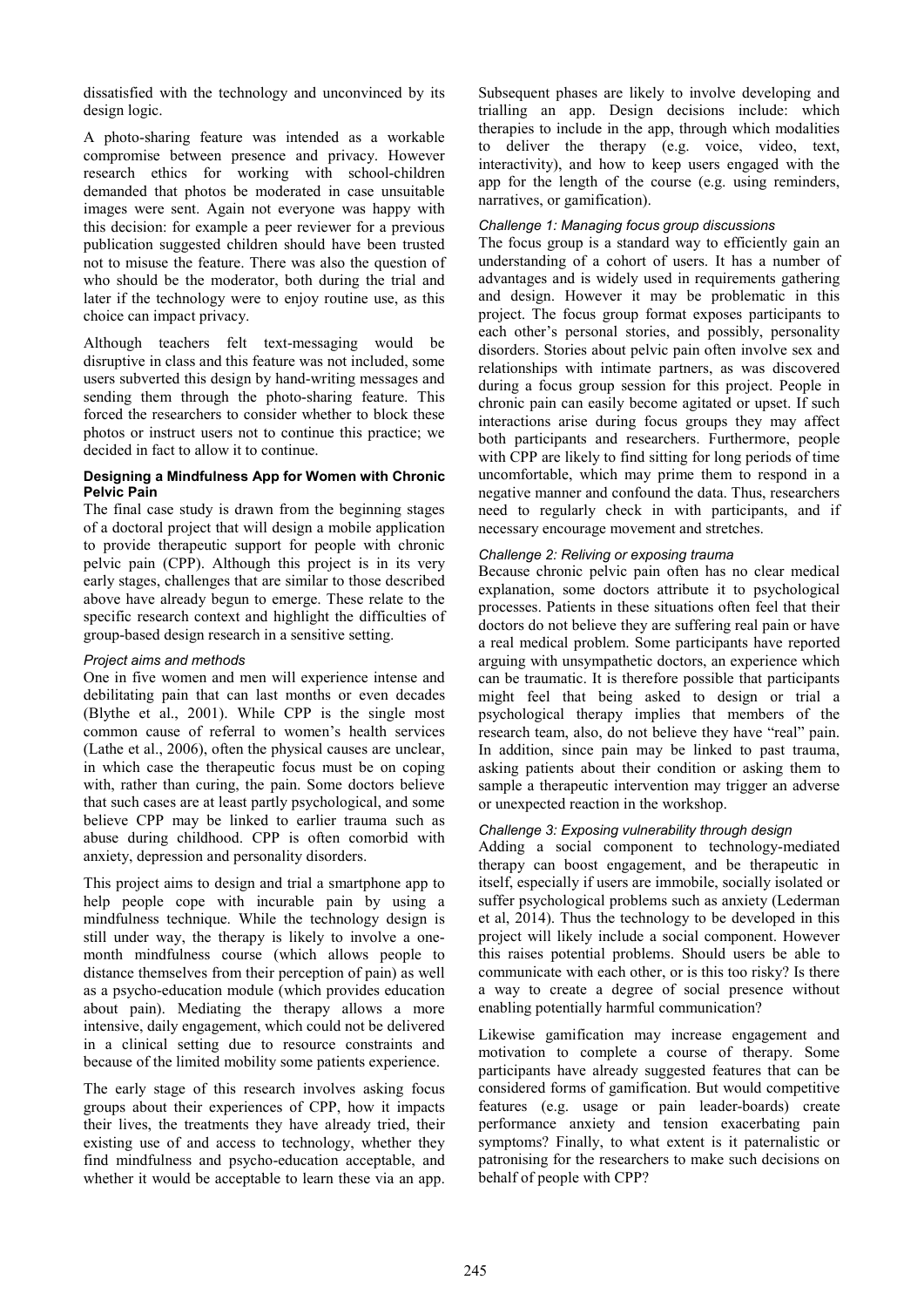## **DISCUSSION**

The five cases we have documented are drawn from projects conducted in diverse sensitive settings, with participants who face a range of health and social difficulties. The challenges sometimes emerged directly from the particular setting in which the research was conducted (e.g., the difficulty of subjecting children with autism to a research interview, and the privacy and disruption issues that occur in classrooms). When reviewed together, however, these challenges highlight key issues that HCI researchers need to be aware of when conducting research in sensitive settings. Of course, these issues are not unique to HCI. However, the particularities of HCI research – which involves designing, implementing or evaluating new technologies that may cause unexpected disruptions to participants – mean it is important to discuss these issues in the context of our research discipline. Here, we identify and discuss five lessons that can be drawn from our case studies.

#### **Responding to Situational Ethics**

The cases highlight the highly contextualised nature of ethically-charged scenarios that emerge in sensitive HCI. Challenges arise from the setting in which the research is conducted, the particularities of the research participants, the problem that the technology seeks to address, the values and expectations of multiple stakeholders, and so on. Despite careful planning and review before projects like these proceed, researchers will inevitably face dilemmas that emerge during the research process, where there may not be a clear right or wrong response. Researchers need to be able to recognise and respond in an agile manner to challenges as they arise.

Munteanu and colleagues referred to these emergent, unanticipated ethical issues as "situational ethics" (Munteanu et al., 2015). The experiences we have described above lend support to Munteanu et al's argument that there needs to be greater recognition of situational ethics within formal ethics review procedures, particularly in the context of HCI research. However, while they called for improvements to *anticipatory* ethics review, we suggest in addition a need for training to ensure that HCI researchers are sensitised to these issues and are fully aware that their research processes may need to be adapted over time. In all the cases we have presented above, modifications needed to be made either to the research process or to the technology design (or both) in response to unexpected ethical challenges.

Being able to adapt and respond to situational ethics is important not just in the sensitive settings we have highlighted but in any HCI research that involves dealing with people. Researchers in HCI have noted ethical challenges that emerged in ethnographic research conducted to understand distributed collaboration (MacColl et al, 2005) and, more recently, in HCI's "turn to the cultural" which increasingly involves research conducted in public spaces and centred on the performing arts (Benford et al, 2015). Ethical practices in HCI have to be agile not only during individual projects but over time, as both the research discipline and society's relationship with digital technologies evolves. Benford et

al (2015) demonstrated this in their recent discussion of the ethical implications of the growing interest within HCI in digital arts, performance, and public spaces.

## **Exposing Vulnerability**

The ethical dilemmas described above often emerged because of concerns that the research process or the technologies being designed and evaluated may have exposed or exacerbated participants' vulnerability. Difficulties, anxieties, and constraints that participants were grappling with came to the surface, making researchers and project stakeholders acutely aware of the personal challenges participants were facing. In two cases ("Designing for socially isolated older adults" and "Researching the impact of a technology club for young people with autism") some participants showed signs of distress when being interviewed, leading us to modify the research protocol. In another case ("Designing a mindfulness app for women with chronic pelvic pain") a focus group discussion led some participants to disclose intimate and confronting personal information in front of strangers. Meanwhile, the danger of exposing participant's vulnerability was a key consideration in the design of mental health support tools for young people, and technology to support social connectedness for children in hospital. In both of these cases, the privacy of young people using the system was a key concern. We responded to these challenges by embedding constraints within the technology to prevent or overcome privacy transgressions. However, these design decisions inevitably involved compromising functionality; sometimes this meant not including features that could potentially be of great value to participants.

HCI researchers need to take into consideration how a technology design – and the evaluation process – might expose vulnerabilities, putting participants or users at risk of negative effects. We need to reflect on the possibility that the technologies we design could, in fact, "be more disruptive or harmful than the circumstances they are meant to improve" (Baumer & Silberman, 2011). In addition, researchers, participants, and other stakeholders may have different perspectives and values, which will affect how they view and respond to the research. In sensitive HCI, many of the conditions we design for carry social stigma and we must try to ensure the technology we design is empowering. There is a danger, however, that by aiming to address vulnerabilities, the technologies we design could be disempowering; the label "vulnerable" therefore needs to be used with caution (Vines et al, 2014), and we need to acknowledge that sometimes the best course of action is to *not* design technology-based solutions (Baumer & Silberman, 2011).

#### **Recognising the Impact on the Researcher**

HCI researchers are likely to have been educated in computing, social science, design or a related field; they are less likely to have received the skills for encountering vulnerable participants that a medical doctor, clinical psychologist or counsellor receives during training (Moncur, 2013). Such skills would have been helpful in all of our cases, particularly when we encountered participants who became upset during the research.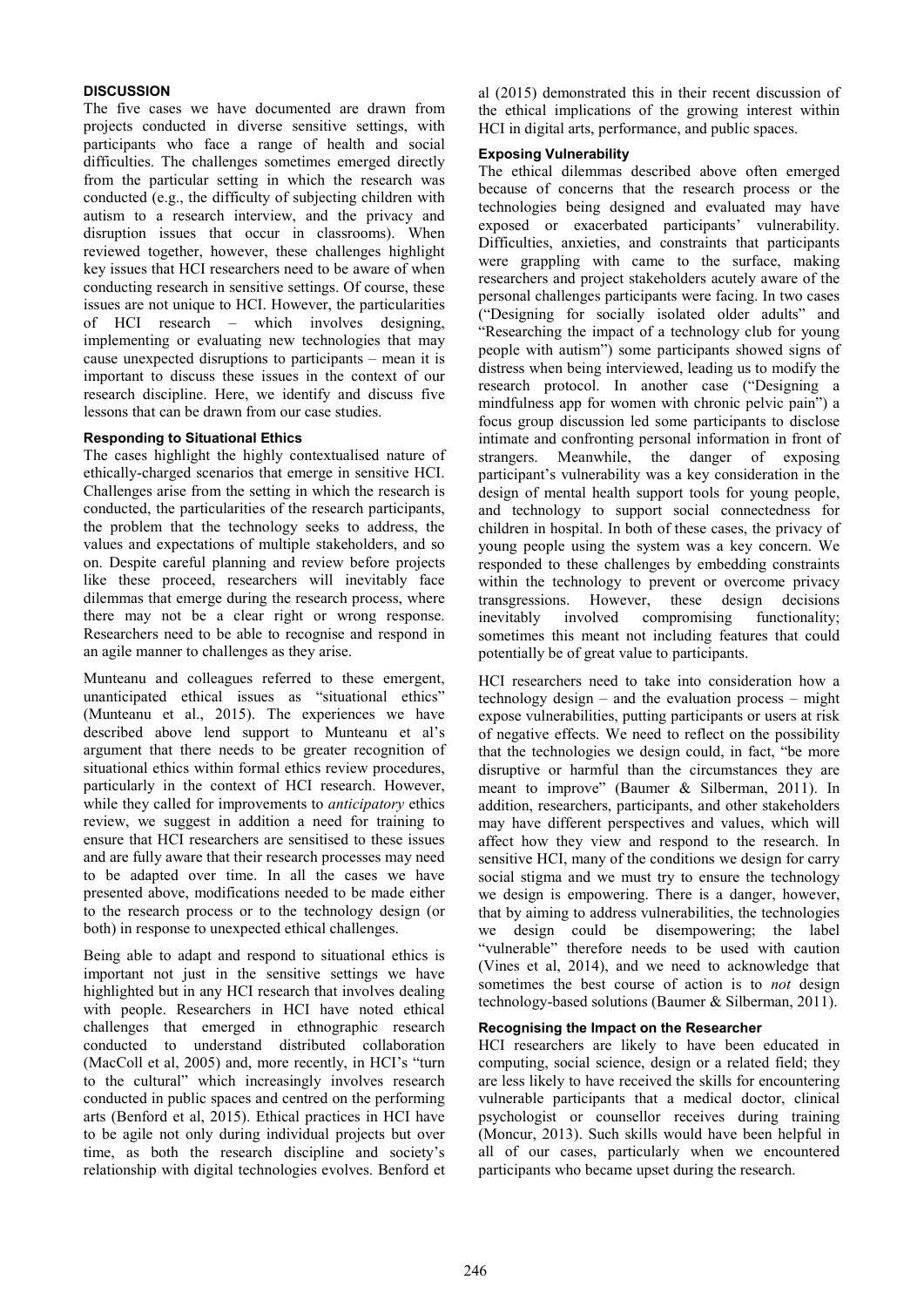Our case studies demonstrate that the challenges researchers face can extend beyond managing emotional wellbeing. Researchers may struggle to manage overbearing contributors to a group discussion without causing conflict. They may struggle to manage their own responses when hearing confronting or distressing stories from participants. They may struggle to manage personal frustration and maintain a positive demeanour when there is tension or conflict. Targeted research training is one possible response. Another is to include in research protocols the requirement for extra staff members who are trained in relevant counselling or medical skills. Some research settings, such as mental health clinics, already have this requirement. However problematic situations do not only arise in recognised sensitive settings such as clinics, but can occur in any research involving people. Researchers in disciplines such as sociology and anthropology have been aware of these issues for years (e.g., Warr, 2014), but researchers in HCI may not be suitably sensitised.

# **The Social Context of HCI Research**

All five of the cases discussed above involved a significant social element. This was either embedded in the design of the technology – that is, using technology to build social connections – or in the way the research was conducted – for example, using group design workshops. In either case, the research involved bringing a group of people together (physically or virtually) to share experiences. Often, people did not know each other prior to engaging in the research project. This created a significant challenge for managing group dynamics and ensuring the anticipated social benefits of each project were realised. Bringing people together can give rise to conflict or unexpected disclosures, and in our cases we were creating social experiences in sensitive settings with people who were likely to be sharing difficult life experiences. For some vulnerable or socially isolated participants, the research setting might be a rare social encounter, making group dynamics a central concern. Participants might find it uncomfortable to express an opinion, while disrespectful treatment of an opinion by others may be considered a personal slight. Thus researchers may need training in group management, and may need to provide contact details for medical or mental health services for individual participants who are negatively impacted by group dynamics.

In HCI, it is not only the research process but also the resulting technologies that can create uncomfortable social contact. Publications reporting the outcomes of design and evaluation studies typically focus on the social benefits that the technologies provide, with less focus on the challenges encountered when using technology to connect people (see Gerling et al., 2015, for an exception). By documenting our experiences, we hope to encourage other HCI researcher to share and reflect on the challenges of using technology to create social connections in sensitive settings.

#### **Managing Diverse Needs and Expectations**

In each of our case studies there were diverse stakeholders with different needs and expectations about how the technology might benefit them. The difficulty of managing diverse expectations can be seen most clearly in the children's hospital case, where parents, siblings, staff at the hospital, and teachers brought entirely different perspectives to bear, despite all wanting the best for their charges. Similar tensions are likely to arise in any project in which technology is designed or deployed.

Participants in technology trials bring prior beliefs, values, and expectations about technology with them, especially when off-the-shelf platforms such as phones and tablets are used to deploy the intervention. They are likely to expect the platform to offer features they have already used or heard about, and may be dissatisfied if these expectations are not met, especially if the chosen design represents a *constraint* over existing technologies.

How do designers/researchers manage expectations and values that diverge from the aims of the project? In sensitive settings the stakes may be high, and the possibility of mismatch between expectations and outcomes is likewise high. For example, people experiencing chronic distress are likely to have been actively searching for a solution, and may have unrealistic expectations of what ICT can achieve. Participants who are not used to research protocols may even mistake an invitation to take part in design sessions for an invitation to evaluate a finished design, and be disappointed not to take home a cure: thus the recruitment process must be very clear about what participants can expect.

#### **CONCLUSION**

Responding to growing interest in HCI about the need for researchers to communally reflect on the challenges of research in sensitive settings, we have contributed a collection of relevant cases and reflected on the key challenges they have posed. Our aim in developing a body of cases of "sensitive HCI" is to contribute to an improved understanding and refinement of practices for conducting HCI work in sensitive contexts. We have highlighted five key lessons that can be drawn from our cases; that is, the need for researchers to be mindful of: situational ethics; the dangers of exposing vulnerability through the design and evaluation of new technologies; the potential impact of the research on the researcher; managing the social context of sensitive HCI research; and managing diverse needs and expectations about how technologies should be designed and used. This is not intended to be a definitive list; rather, it contributes to ongoing discourse about HCI research in sensitive settings. We acknowledge that building a body of case studies on sensitive HCI means that researchers may be asked to expose problems that are typically left out of research reports, potentially exposing researchers to criticism. However the benefits to the research community and to the community for whom we design should outweigh these risks, and we encourage HCI researchers to continue discussing these issues.

#### **ACKNOWLEDGEMENTS**

We thank participants and our colleagues who contributed to the five projects described here, and the Microsoft Social NUI writing group and anonymous reviewers for their helpful comments on earlier drafts of this paper.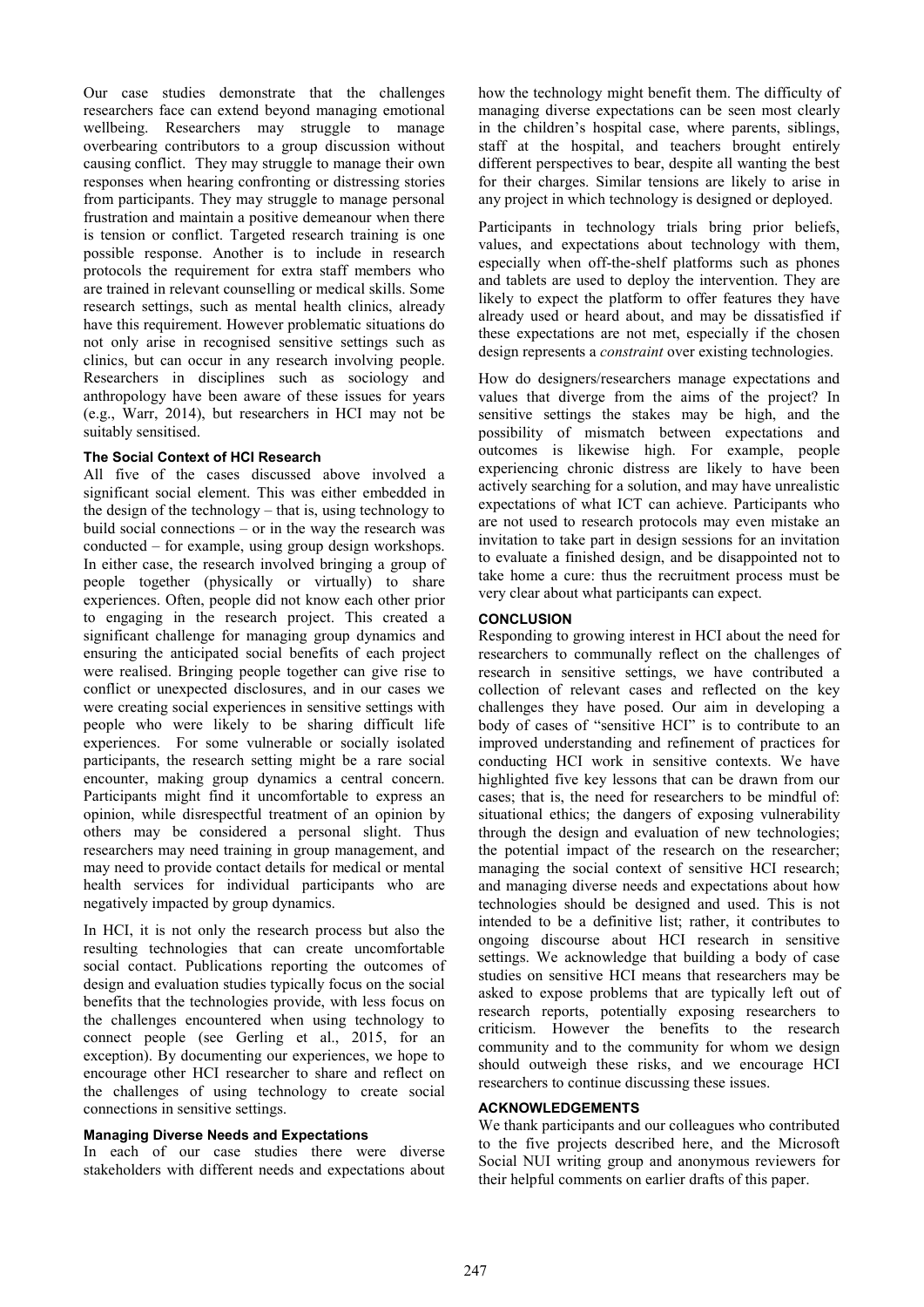## **REFERENCES**

- Baum, F., MacDougall, C., and Smith, D. Participatory Action Research. Journal of Epidemiology and Community Health. 60, 10 (2006), 854-857.
- Benford, S., Greenhalgh, C., Anderson, B., Jacob, R. Golembewski, M. et al. The ethical implications of HCI's turn to the cultural. ACM Trans. Comput.-Hum. Interact., 22, 5 (2015), Article 24.
- Beck, A.T., Steer, R.A., Epstein, N., and Brown, G. Beck Self-Concept Test. Psychological Assessment: A Journal of Consulting and Clinical Psychology, 2, 2 (1990), 191-197.
- Blyth, F.M., March, L.M., Brnabic, A.J., Jorm, L.R., Williamson, M., and Cousins, M.J. Chronic pain in Australia: a prevalence study. Pain, 89, 2 (2001), 127- 134.
- Bonsignore, E., Quinn, A.J., Druin, A., and Bederson, B.B. Sharing stories "in the wild": A mobile storytelling case study using storykit. ACM Trans. Comput.-Hum. Interact., 20, 3 (2013). Article 18.
- Crabstree, A., Hemmings, T., Rodden, R., Cheverst, K. Clarke, K., Dewsbury, G., Hughes, J., and Rouncefield, M. Designing with care: Adapting cultural probes to inform design in sensitive settings. In Proc. OzCHI 2003, ACM Press (2003).
- Dickson-Swift, V., James, E.L., and Liamputton, P. Undertaking sensitive research in the health and social sciences: Managing boundaries, emotions and risks. Cambridge, UK: Cambridge University Press (2008).
- Gerling, K.M., Mandryk, R.L., and Linehan, C. Longterm use of motion-based video games in care home settings. Proc. CHI 2015, ACM Press (2015), 1573- 1582.
- Gleeson, J.F., Cotton, S.M., Alvarez-Jimenez, M., Wade, D., Gee, D., Crisp, K., Pearce, T., Spiliotacopoulos, D., Newman, B., and McGorry, P.D. A randomized controlled trial of relapse prevention therapy for firstepisode psychosis patients: outcome at 30-month follow-up. Schizophrenia Bulletin 39, 2 (2013) 436- 448.
- Guillemin, M., and Gillam, L. Ethics, reflexivity, and "ethically important moments" in research. Qualitative Inquiry 10, 2 (2004), 261-280.
- Hawthorne, G., Measuring social isolation in older adults: Development and initial validation of the friendship scale. Social Indicators Research 77, (2006), 521-548.
- Hayes, G.R. and Reddy. M. SIGCHI Health Community proposal (2011). Retrieved June 13, 2015 from [http://chi2013.acm.org/health\\_community.pdf](http://chi2013.acm.org/health_community.pdf)
- Latthe P., Latthe M., Say L., Gulmezoglu M., and Khan K.S. WHO systematic review of prevalence of chronic pelvic pain: A neglected reproductive health morbidity. BMC Public Health 2006, 6, 177 (2006).
- Lederman, R., Wadley, G., Gleeson, J., Bendall, S., and Álvarez-Jiménez, M. Moderated online social therapy: Designing and evaluating technology for mental health. ACM Trans. on Comp.-Hum. Int., 21, 1 (2014), 5.
- Lubben, J., Blozik, E., Gillman, G., Iliffe, S., von Rrenteln Kruse, W., Bed, J.C., and Stuck, A.E., 2006. Performance of an abbreviated version of the Lubben Social Network Scale among three European community-dwelling older adult populations. The Gerontologist 46, 4 (2006), 503-513.
- MacColl, I., Cooper, R., Rittenbruch, M., and Viller, S. Watching ourselves watching: Ethical issues in ethnographic action research. In Proc. OzCHI 2005, ACM Press (2005).
- McGorry, P.D., Killackey, E., and Yung, A. Early intervention in psychosis: concepts, evidence and future directions. World Psychiatry 7, 3, (2008), 148- 156.
- McNaney, R., and Vines, J. Blurred lines: A reflection on the ethical dilemmas encountered during the 'Google Glass for Parkinson's' project. CHI 2015 Workshop on Ethical Encounters in HCI: Research in Sensitive Settings (2015).
- Moncur, W. The emotional wellbeing of researchers: Considerations for practice. Proc. CHI 2013, ACM Press (2013), 1883-1890.
- Munteanu, C., Molyneaux, H., and O'Donnell, S. Fieldwork with vulnerable populations: Ethical implications for human-computer interaction research. Interactions, January-February (2014). 51-53.
- Munteanu, C., Molyneaux, H., Moncur, W., Romero, M., O'Donnell, S., and Vines, J. Situational ethics: Rethinking approaches to formal ethics requirements for human-computer interaction. Proc. CHI 2015, ACM Press (2015), 105-114
- Neves, B.B., Franz, R.L., Munteanu, C., Baecker, R., and Ngo, M. "My hand doesn't listen to me!": Adoption and evaluation of a communication technology for the 'oldest old' Proc. CHI '15, ACM Press (2015), 1593- 1602.
- Schutt, S, Staubli, P. and Rizzo, A. Seeing the world differently: Supporting autism spectrum expression and creativity through the use of technology in social spaces. UNESCO Observatory Multidisciplinary Research in the Arts e-journal (2015), (accepted August 2014).
- Seligman, M., Rashid, T., and Parks, A.C. Positive Psychotherapy, American Psychologist, 61, 8 (2006) 774-788.
- Thieme, A., Vines, J., Wallace, J., Clarke, R., Slovak, P., McCarthy, J., et al. Enabling empathy in health and care: Design methods and challenges Ext. Abstracts CHI 2014 ACM Press (2014), 139-142.
- Vines, J., McNaney, R., Clarke, R., Lindsay, S., McCarthy, J., Howard, S., et al. Designing for - and with - vulnerable people Ext. Abstracts CHI 2013, ACM Press (2013), 3231-3234.
- Vines, J., McNaney, R., Lindsay, S., Wallace, J., and McCarthy, J. Designing for and with vulnerable people. Interactions, January-February (2014), 44-46.